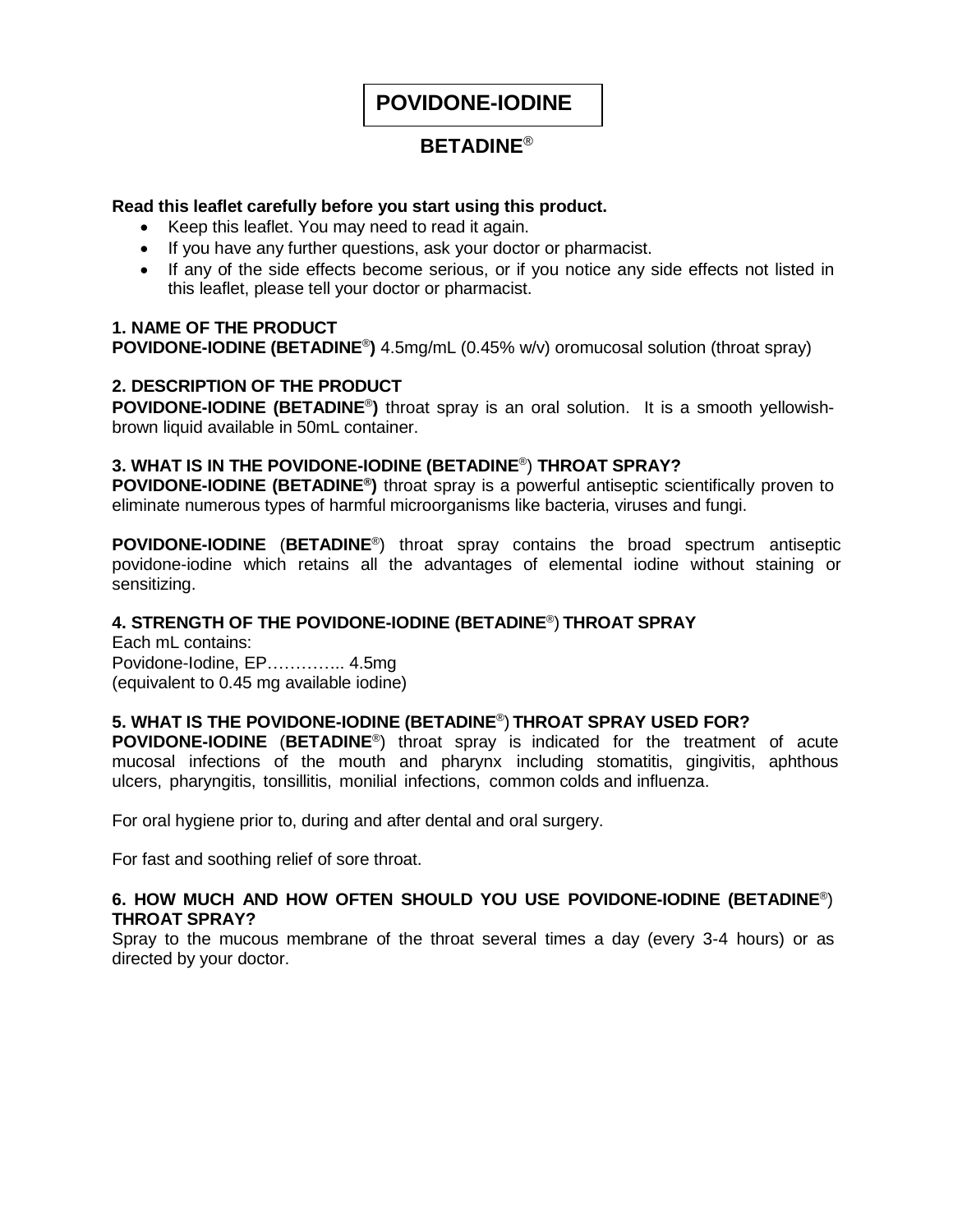# **7. WHEN SHOULD YOU NOT USE POVIDONE-IODINE (BETADINE**® ) **THROAT SPRAY?**

**POVIDONE-IODINE** (**BETADINE**® ) throat spray should not be used:

- If you are allergic to iodine or povidone
- If you have an overactive thyroid gland (hyperthyroidism) or any thyroid diseases, as well as before and after radioiodine therapy for hyperthyroidism, until a lasting cure has been obtained
- Not be used for 4 weeks prior to radioiodine scintigraphy or radioiodine treatment of thyroid carcinoma
- If you have goiter, thyroid nodules, or other thyroid diseases
- If you are on lithium therapy
- Before and after a specific medical treatment involving the use of radioactive iodine

If you feel you have experienced an allergic reaction, stop using **POVIDONE-IODINE** (**BETADINE**® ) throat spray and inform your doctor or pharmacist immediately.

Not to be used in children below 6 years old.

#### **8. CARE THAT SHOULD BE TAKEN WHEN TAKING POVIDONE-IODINE (BETADINE**® ) **THROAT SPRAY**

Using this treatment may interfere with tests on thyroid function and can make a planned treatment of the thyroid with iodine impossible. After the end of the treatment an interval of at least 1-2 weeks should be allowed before a new scintigram is carried out.

Keep out of reach of children.

Do not heat **POVIDONE-IODINE (BETADINE® )** throat spray prior to use.

Avoid getting **POVIDONE-IODINE (BETADINE® )** throat spray in your eyes. Avoid solutions containing a detergent if treating open wounds with povidone-iodine.

Patients with goiter, thyroid nodules or other non-acute thyroid diseases are at risk of developing thyroid hyperfunction (hyperthyroidism) from the administration of large amounts of iodine. In this patient population, povidone-iodine should not be applied for an extended period of time unless strictly indicated. Even after the end of the treatment, one should look for the early symptoms of possible hyperthyroidism and if necessary the thyroid function should be monitored.

It should not be used prior to or after radioiodine scintigraphy or radioiodine treatment of thyroid carcinoma.

Newborns and small infants are at increased risk of developing hypothyroidism from the administration of large amounts of iodine. Because of the permeable nature of the skin and their increased sensitivity to iodine, the use of povidone-iodine should be kept to the absolute minimum in newborns and small infants. A check of their thyroid function (e.g.  $T_4$  levels and TSH levels) may be necessary.

In oropharyngeal use precautions should be taken to prevent aspiration of **POVIDONE-IODINE (BETADINE® )** throat spray into the respiratory tract as this may cause complications such as pneumonitis. This may particularly occur in intubated patients.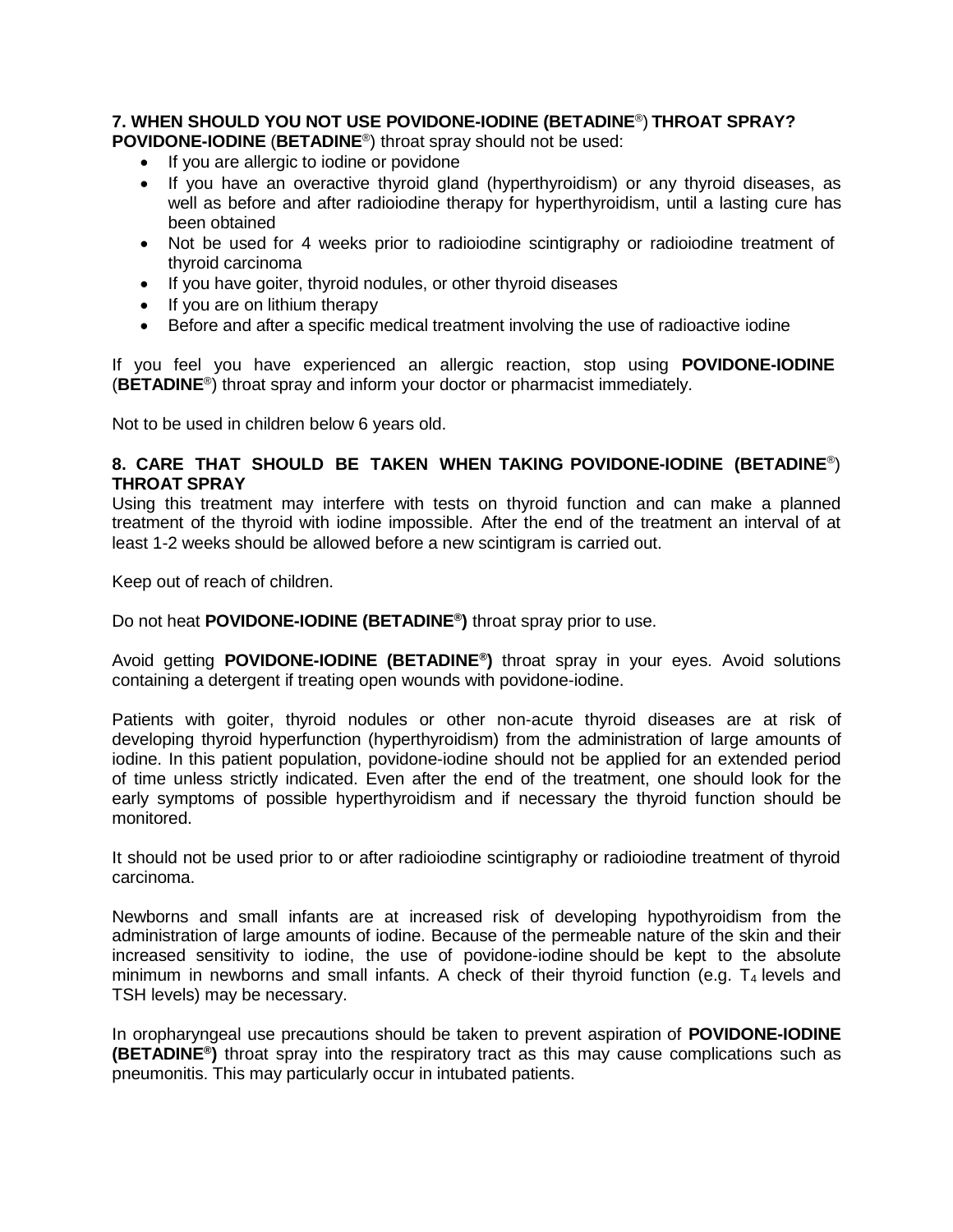Avoid use in patients with renal impairment.

If symptoms persist, consult your doctor.

#### **Pregnancy and Lactation**

During pregnancy and lactation, **POVIDONE-IODINE (BETADINE® )** throat spray should only be used if strictly prescribed by the doctor and its use should be kept to the absolute minimum. Seek medical advice from your doctor or pharmacist. Because of the ability of iodine to pass through the placenta and be secreted in breast milk, and because of the increased sensitivity of the fetus and newborn to iodine, no large amounts of povidone-iodine should be administered during pregnancy and lactation. Moreover, iodine is concentrated in the breast milk, as compared with the serum. **POVIDONE-IODINE (BETADINE® )** use may induce transient hypothyroidism with elevation of TSH (thyroid stimulating hormone) in the fetus or in the newborn. A check of the newborn's thyroid function may be necessary. Any oral ingestion of the solution by the newborn or infant must be avoided

# **9. UNDESIRABLE EFFECTS OF POVIDONE-IODINE (BETADINE**® ) **THROAT SPRAY**

All medicines can have side effects. Sometimes they are serious, most of the time they are not. You may need medical attention if you get some of the side effects.

The side effects listed below may not include all of the side effects reported. For more information about any other possible risks associated with **POVIDONE-IODINE** (**BETADINE**® ) throat spray, please consult your doctor or pharmacist.

#### **Please note that the side effects related to the use of POVIDONE-IODINE (BETADINE® ) throat spray occur rarely.**

Rarely, hypersensitive/allergic skin reaction may occur, which can appear in the form of:

- itchiness
- redness
- small blisters
- contact dermatitis (with symptoms such as erythema, small blisters and pruritus

Very rarely, acute generalized allergic reactions have been reported with

- drop in blood pressure
- difficulty in breathing
- swelling of the skin and mucosa
- anaphylactic reaction
- hyperthyroidism (sometimes with symptoms such as tachycardia or restlessness
- angioedema

Not known

- hypothyroidism
- electrolyte imbalance
- metabolic acidosis
- pneumonitis
- dermatitis exfoliative
- dry skin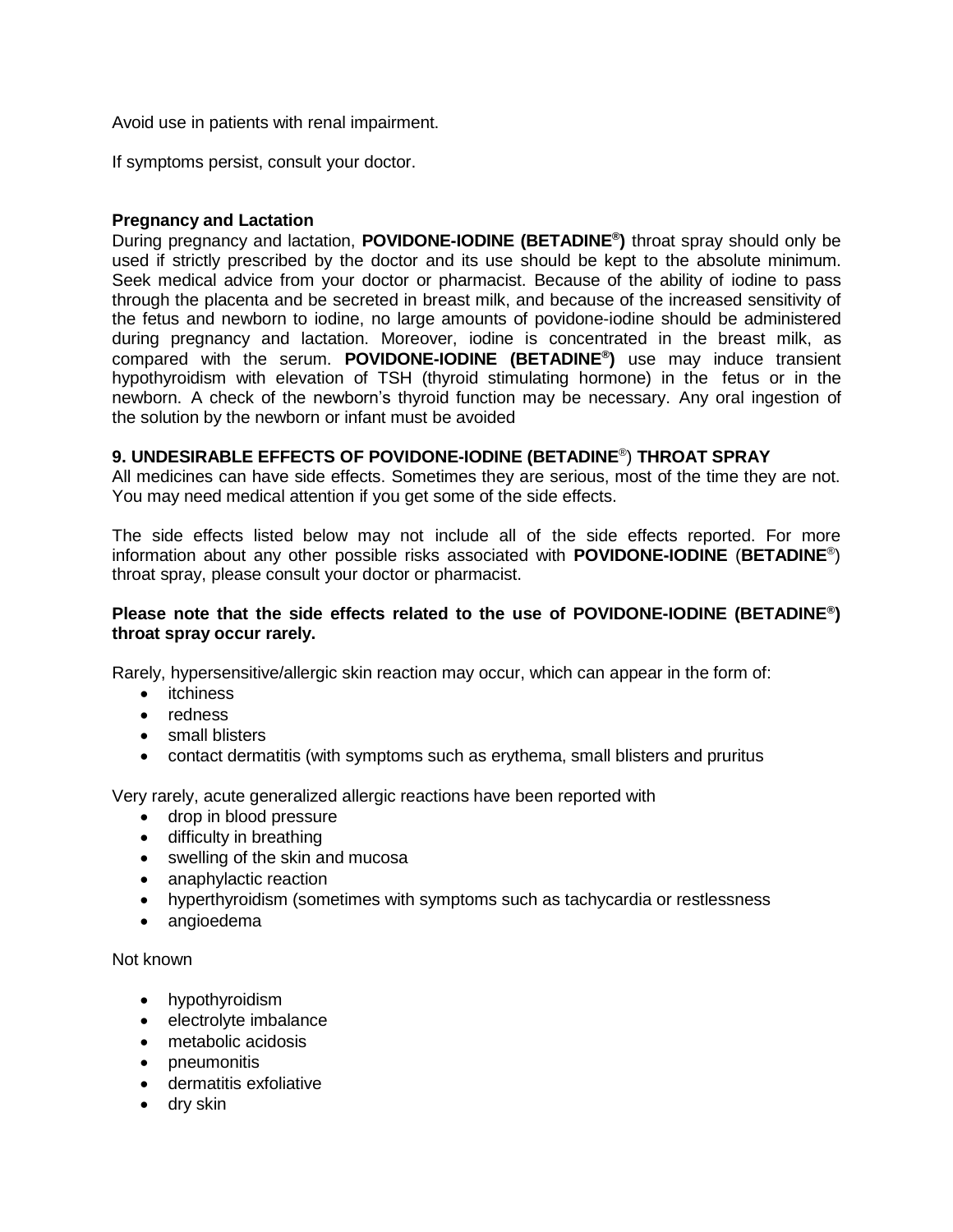- acute renal failure
- blood osmolarity abnormal
- chemical burn of skin
- thermal burn

#### **If you notice any side effects, please consult your doctor or pharmacist.**

The long term use of the product, not in accordance with the usage instructions mentioned under section 6, may lead to possible absorption of iodine into the body. This may lead to

- overactive thyroid gland function if you have a history of thyroid problems, rapid heartbeat (tachycardia) and restlessness
- imbalance of electrolytes
- abnormal blood concentration (osmolarity)
- abnormal kidney function (renal impairment)

#### **10. WHAT OTHER MEDICINE OR FOOD SHOULD BE AVOIDED WHILE TAKING POVIDONE-IODINE (BETADINE**® ) **THROAT SPRAY?**

Do not apply other medications to the same affected areas you treat with **POVIDONE-IODINE** (**BETADINE**® ) throat spray, unless your doctor has told you so.

The PVP-iodine complex is effective at pH values of between 2.0 and 7.0. It has to be expected that the complex will react with protein and other unsaturated organic compounds, leading to impairment of its effectiveness.

It is not likely that other drugs you take orally or inject will have an effect on **POVIDONE-IODINE (BETADINE® )** throat spray.

Povidone-Iodine products when used concomitantly or immediately after application of octenidine containing antiseptics in the same or adjacent sites may lead to transient dark discolorations in the areas involved.

Due to the oxidative effect of povidone-iodine preparations various diagnostic agents can show false-positive lab results (e.g., tests with toluidine or gum guaiac for the determination of hemoglobin or glucose in the stool or the urine).

Absorption of iodine from povidone-iodine solution may lower the iodine uptake of the thyroid. This can lead to interference with various investigations (thyroid scintigraphy, determination of PBI (protein-bound iodine), radioiodine diagnostics and can make a planned treatment of the thyroid with iodine (radioiodine therapy) impossible. After the end of the treatment, an appropriate interval should be allowed before a new scintigram is carried out.

Do not start a new treatment medication without telling your doctor.

For more information about any other possible risks associated with **POVIDONE-IODINE (BETADINE® )** throat spray, please consult your doctor or pharmacist.

#### **11. WHAT SHOULD YOU DO IF YOU MISS A DOSE?**

Follow the usage instructions mentioned in section 6. If you miss a treatment, use it as soon as you remember. For more information, please consult your doctor or pharmacist.